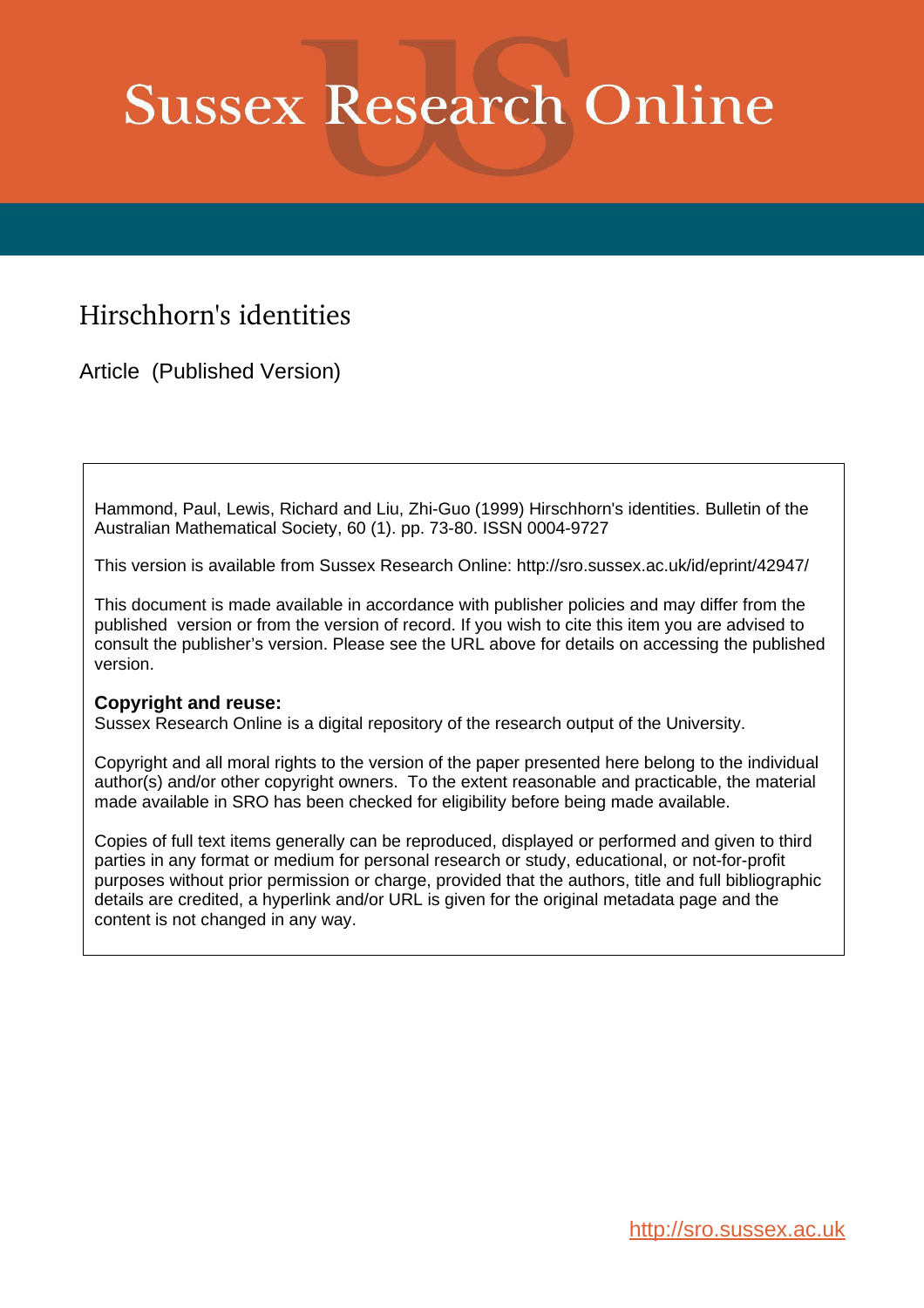## **Bulletin of the Australian Mathematical Society**

http://journals.cambridge.org/BAZ

Additional services for *Bulletin of the Australian Mathematical Society:*

Email alerts: Click here Subscriptions: Click here Commercial reprints: Click here Terms of use : Click here



## **Hirschhorn's identities**

Paul Hammond, Richard Lewis and Zhi-Guo Liu

Bulletin of the Australian Mathematical Society / Volume 60 / Issue 01 / August 1999, pp 73 - 80 DOI: 10.1017/S0004972700033347, Published online: 17 April 2009

**Link to this article:** http://journals.cambridge.org/abstract\_S0004972700033347

#### **How to cite this article:**

Paul Hammond, Richard Lewis and Zhi-Guo Liu (1999). Hirschhorn's identities. Bulletin of the Australian Mathematical Society, 60, pp 73-80 doi:10.1017/S0004972700033347

**Request Permissions : Click here** 



**Downloaded from http://journals.cambridge.org/BAZ, IP address: 217.154.102.166 on 18 Nov 2012**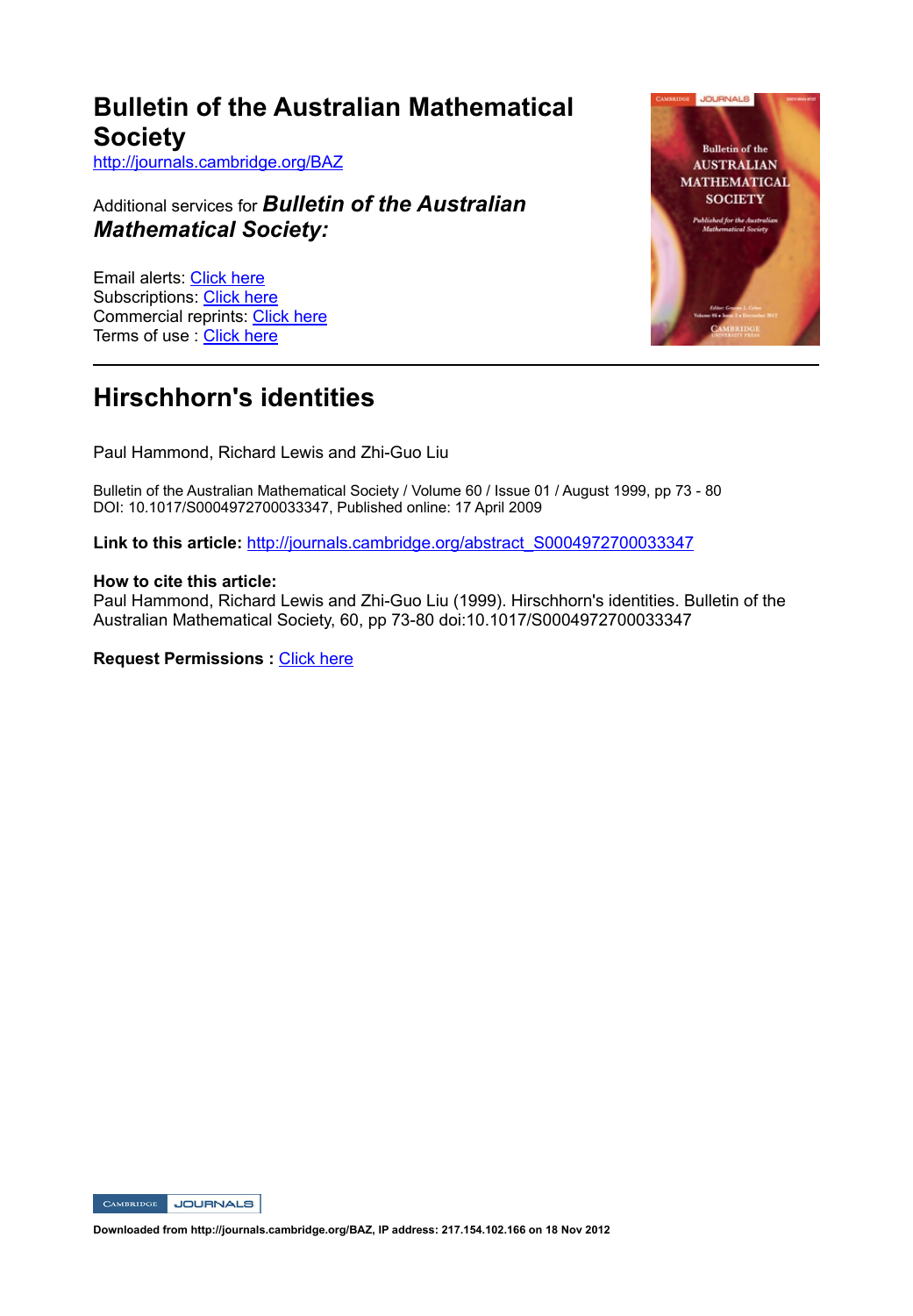BULL. AUSTRAL. MATH. SOC. 11P82 VOL. 60 (1999) [73-80]

#### **HIRSCHHORN'S IDENTITIES**

PAUL HAMMOND, RICHARD LEWIS AND ZHI-GUO LIU

We prove a general identity between power series and use this identity to give proofs of a number of identities proposed by M.D. Hirschhorn. We also use the identity to give proofs of a well-known result of Jacobi, the quintuple-product identity and Winquist's identity.

#### 1 INTRODUCTION

We suppose throughout that *q* is a complex number with  $|q| < 1$ ; this condition ensures that all the sums and products that appear here converge.

In January 1998, Mike Hirschhorn conjectured (written communication) that

$$
(\mathrm{H})
$$

$$
\sum_{n\in\mathbb{Z}} q^{3n^2} \sum_{n\in\mathbb{Z}} q^{3n^2+n} + q \sum_{n\in\mathbb{Z}} q^{3n^2+2n} \sum_{n\in\mathbb{Z}} q^{3n^2+3n} = \frac{(q^3, q^6, q^6)_{\infty}^2}{(q, q^5, q^6)_{\infty}^2}
$$
\n
$$
\sum_{n\in\mathbb{Z}} q^{5n^2} \sum_{n\in\mathbb{Z}} q^{5n^2+n} + q^2 \sum_{n\in\mathbb{Z}} q^{5n^2+4n} \sum_{n\in\mathbb{Z}} q^{5n^2+5n} = \frac{(q^4, q^5, q^6, q^{10}, q^{10})_{\infty}^2}{(q^2, q^3, q^7, q^8, q^{10})_{\infty}^2}
$$
\n
$$
\sum_{n\in\mathbb{Z}} q^{5n^2} \sum_{n\in\mathbb{Z}} q^{5n^2+3n} + q \sum_{n\in\mathbb{Z}} q^{5n^2+2n} \sum_{n\in\mathbb{Z}} q^{5n^2+5n} = \frac{(q^2, q^5, q^8, q^{10}, q^{10})_{\infty}^2}{(q, q^4, q^6, q^9, q^{10})_{\infty}^2}
$$
\n
$$
\sum_{n\in\mathbb{Z}} q^{7n^2+n} \sum_{n\in\mathbb{Z}} q^{7n^2+2n} + q^2 \sum_{n\in\mathbb{Z}} q^{7n^2+5n} \sum_{n\in\mathbb{Z}} q^{7n^2+6n} = \frac{(q^6, q^7, q^7, q^8, q^{14}, q^{14}, q^{14})_{\infty}^2}{(q^2, q^3, q^5, q^9, q^{11}, q^{12}, q^{14})_{\infty}^2}
$$
\n
$$
\sum_{n\in\mathbb{Z}} q^{7n^2+2n} \sum_{n\in\mathbb{Z}} q^{7n^2+3n} + q \sum_{n\in\mathbb{Z}} q^{7n^2+4n} \sum_{n\in\mathbb{Z}} q^{7n^2+5n} = \frac{(q^2, q^7, q^7, q^{12}, q^{14}, q^{14}, q^{14})_{
$$

Received 21st December, 1998

Copyright Clearance Centre, Inc. Serial-fee code: 0004-9729/99 SA2.00+0.00.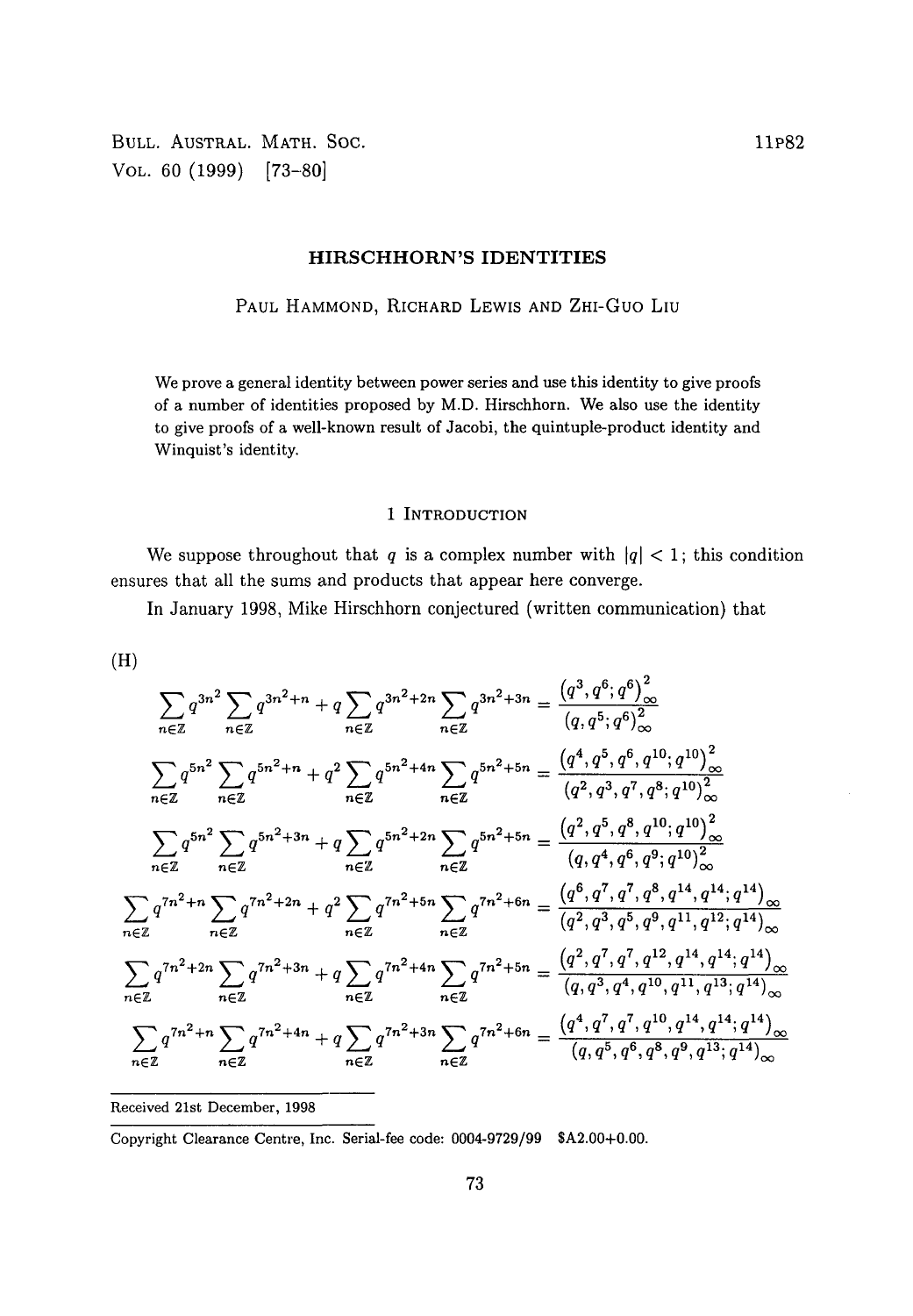and asked for proofs. Here,

$$
(q^{a_1}, q^{a_2}, \ldots, q^{a_k}; q^n)_{\infty} := (q^{a_1}; q^n)_{\infty} (q^{a_2}; q^n)_{\infty} \ldots (q^{a_k}; q^n)_{\infty},
$$

where

$$
(z;q)_{\infty} := \prod_{n=0}^{\infty} (1 - zq^n)
$$

We also write

$$
[z;q]_{\infty}:=(z;q)_{\infty}(z^{-1}q;q)_{\infty},
$$

and

$$
(1.1) \t\t\t [z_1, z_2, \ldots, z_n; q]_{\infty} := [z_1; q]_{\infty} [z_2; q]_{\infty} \cdots [z_n; q]_{\infty}
$$

for  $z_1, z_2, \ldots, z_n \neq 0$ . (The function  $[z; q]_\infty$  is a close relative of the Jacobian theta functions. Indeed, with  $z = e^{2\pi i x}$ ,  $q = e^{2\pi i \tau}$ , we have  $\theta_1(\pi x | \tau) = iq^{1/8}z^{-1/2}(q; q)_{\infty}[z; q]_{\infty}$ , see [10, p.470]). With this notation, note that, as a function of *z,*

(1.2) 
$$
[z; q]_{\infty} \text{ has simple zeros at } z = q^k, \text{ for } k \in \mathbb{Z},
$$

an essential singularity at  $z = 0$  and no other zeros and no poles. We have the simple and easily verifiable properties:

(1.3) 
$$
[z^{-1}; q]_{\infty} = -z^{-1}[z; q]_{\infty} = [zq; q]_{\infty}
$$

$$
(1.4) \qquad [z, zq, \cdots, zq^{k-1}; q^k]_{\infty} = [z; q]_{\infty}
$$

$$
(1.5) \t\t\t\t [z,\zeta z,\ldots,\zeta^{k-1}z;q]_{\infty}=[z^k;q^k]_{\infty}
$$

where  $\zeta = e^{2\pi i/k}$ , and we note that it follows from (1.3) that

$$
(1.6) \t\t\t\t [z^{-1}q;q]_{\infty} = [z;q]_{\infty}.
$$

Jacobi's well-known triple product identity (see [4, Section 19.8.1] or [6] for an analytic, respectively, combinatorial proof) states that

(1.7) 
$$
(q;q)_{\infty}[z;q]_{\infty} = \sum_{n \in \mathbb{Z}} z^n q^{n(n-1)/2}.
$$

With this notation (1.1), it may be readily checked that all the identities (H) are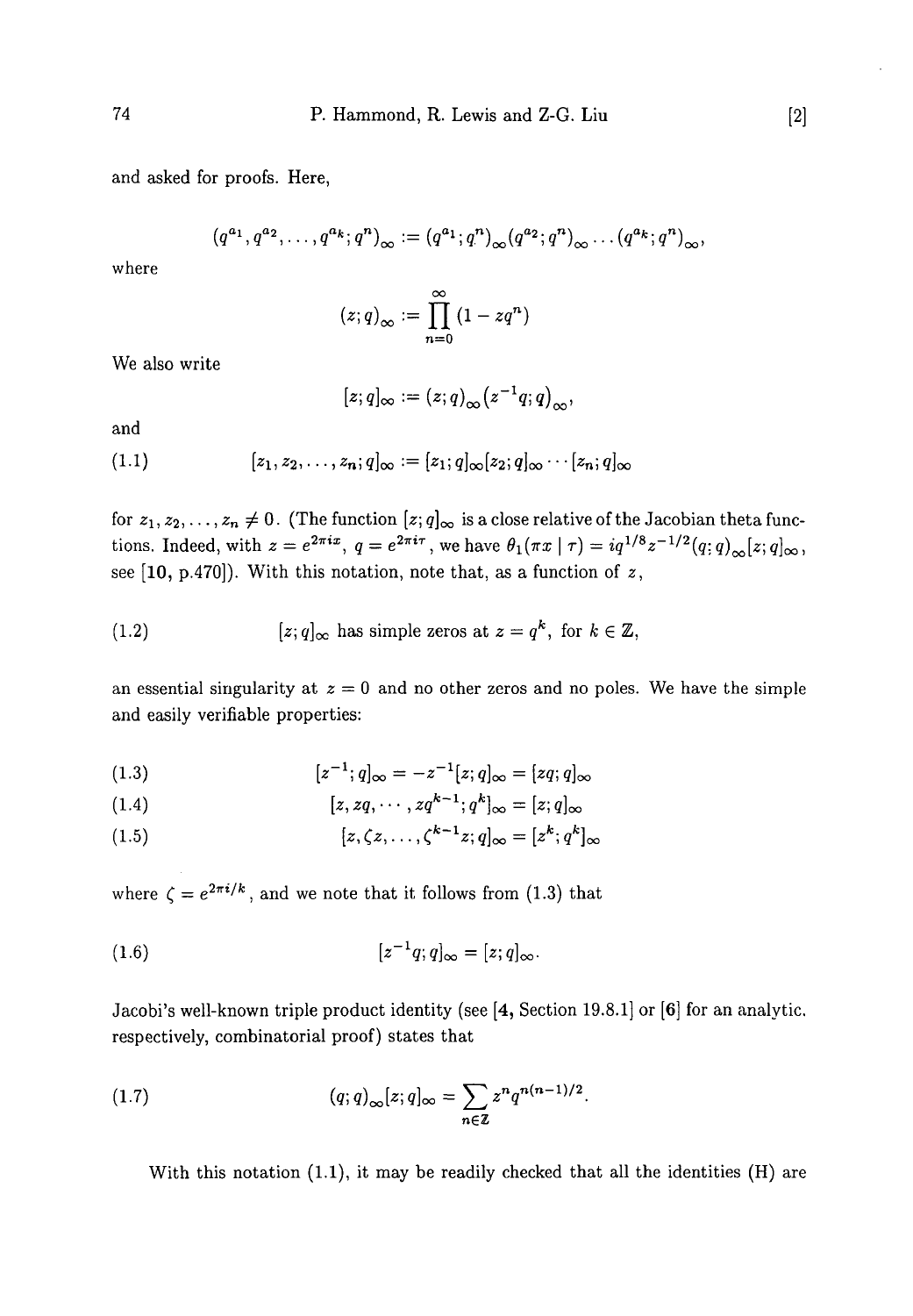instances of:

$$
\sum_{n \in \mathbb{Z}} q^{Mn^2 + (x-t)n} \sum_{n \in \mathbb{Z}} q^{Mn(n-1) + (x+t)n} + q^t \sum_{n \in \mathbb{Z}} q^{Mn^2 + (x+t)n} \sum_{n \in \mathbb{Z}} q^{Mn(n-1) + (x-t)n}
$$

$$
= \frac{[q^{2t}, q^{2x}, q^M; q^{2M}]_{\infty} (q^{2M}; q^{2M})_{\infty}}{[q^t, q^{M+t}, q^x, q^{M+x}; q^{2M}]_{\infty}}
$$

which, by (1.4) and (1.5),

$$
= [-q^{t}, -q^{x}; q^{M}]_{\infty} (q^{M}; q^{M})_{\infty}^{2}
$$
  
and this, by (1.7),  

$$
= \sum_{n \in \mathbb{Z}} q^{Mn(n-1)/2 + tn} \sum_{n \in \mathbb{Z}} q^{Mn(n-1)/2 + xr}
$$

and it is the general identity (1.8) that we prove in Theorem 2 below.

#### 2 THE PROOF OF THE IDENTITIES

Suppose  $q \in \mathbb{C} \setminus \{0\}$  (with  $|q| < 1$ ). Following [2], say that  $z_0, w_0 \in \mathbb{C} \setminus \{0\}$  are *equivalent* if  $z_0 = q^n w_0$ , for some  $n \in \mathbb{Z}$ .

**LEMMA.** Suppose  $f : \mathbb{C} \setminus \{0\} \to \mathbb{C}$  is analytic save for some isolated simple poles *and suppose that f satisfies*

(2.1) 
$$
f(qz) = q^{-1}f(z),
$$

*for*  $z \neq 0$ . If  $P$  is a complete set of inequivalent poles of  $f(P)$  is necessarily finite), *then*

(2.2) 
$$
\sum_{z \in \mathcal{P}} \text{res}(f; z) = 0.
$$

PROOF: First note that, if  $f : \mathbb{C}\backslash\{0\} \to \mathbb{C}$  satisfies (2.1) and if  $z_0$  and  $w_0$  are equivalent points,  $z_0 = q^n w_0$ , say, then  $w_0$  is a simple pole of f if and only if  $z_0$  is a simple pole of  $f$  and

res 
$$
(f; z_0)
$$
 =  $\lim_{z \to z_0} (z - z_0) f(z)$   
\n=  $\lim_{w \to w_0} (q^n w - q^n w_0) f(q^n w)$   
\n=  $\lim_{w \to w_0} q^n (w - w_0) q^{-n} f(w)$   
\n=  $\lim_{w \to w_0} (w - w_0) f(w)$  = res  $(f; w_0)$ .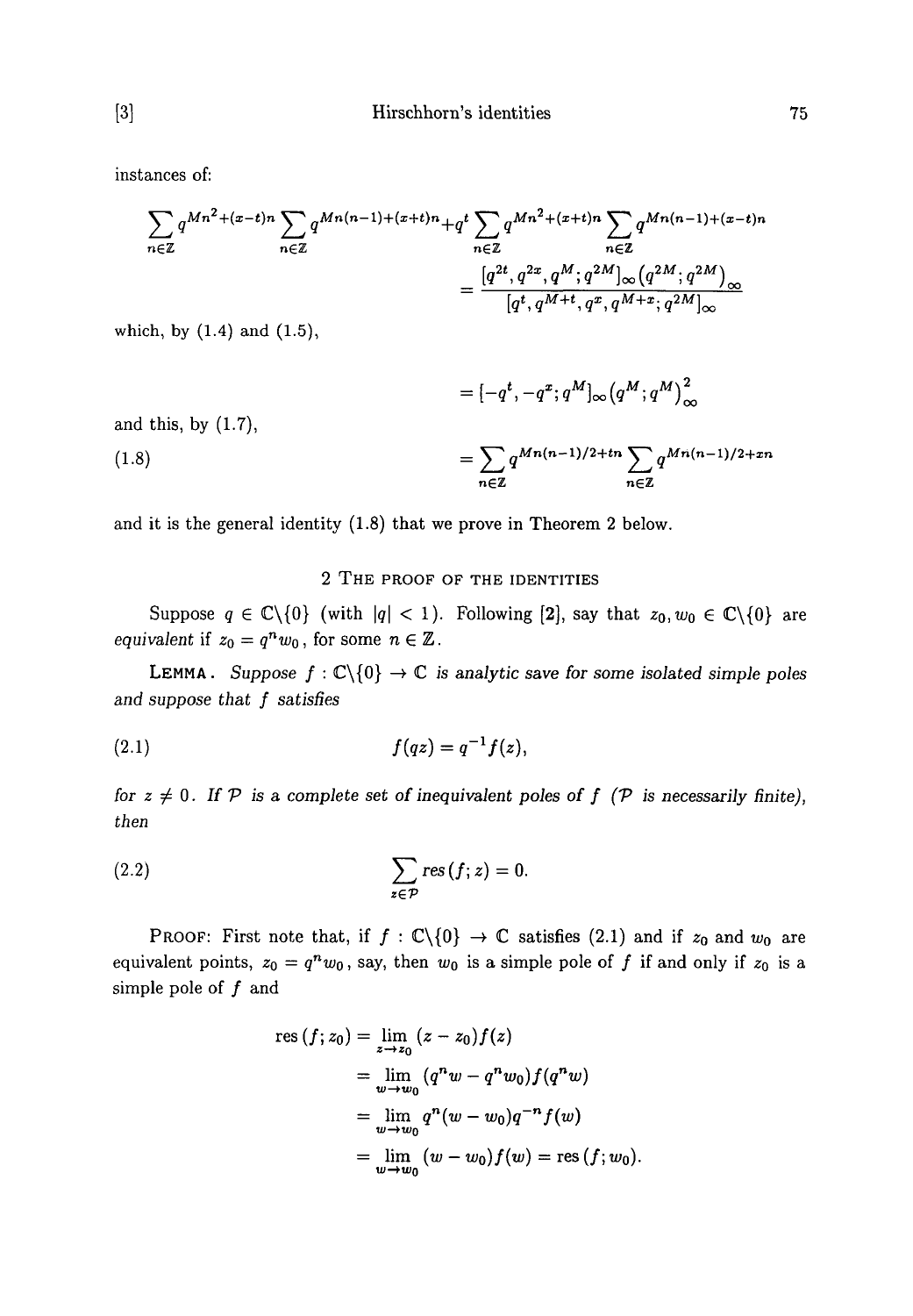Thus the choice of  $P$  is immaterial in evaluating the sum at (2.2). Now let  $A := \{z :$  $r|q| \leq |z| < r$ } ( $r > 0$ ) be a half-open annulus in C, centred at the origin. So A includes its inner boundary circle,  $S_2 = \{w : |w| = r|q|\}$ , but not its outer boundary circle  $S_1 = \{z : |z| = r\}$ . The non-zero poles of f are isolated and so we can, changing *r*, if necessary, suppose that neither  $S_1$  nor  $S_2$  contains any pole or zero of f. It is plain that every  $z \in \mathbb{C} \backslash \{0\}$  is equivalent to a unique point in A and that distinct points in A are inequivalent and so we may take  $P$  to be the set of poles of  $f$  in  $A$ . Now

$$
\sum_{z \in \mathcal{P}} \text{res}(f; z) = \frac{1}{2\pi i} \int_{S_1} f(z) \, dz - \frac{1}{2\pi i} \int_{S_2} f(w) \, dw
$$

But if  $w \in S_2$ , then  $w = qz$ , where  $z \in S_1$ . We have  $dw = qdz$  and  $f(w) = f(qz)$  $q^{-1}f(z)$  and so

$$
\sum_{z \in \mathcal{P}} \text{res}(f; z) = \frac{1}{2\pi i} \int_{S_1} f(z) dz - \frac{1}{2\pi i} \int_{S_1} q^{-1} f(z) q dz = 0.
$$

(This Lemma is really a disguised form of a well-known property of elliptic functions; namely, that the sum of the residues of an elliptic function at its poles in a period parallelogram is zero.)

**THEOREM 1.** Suppose  $a_1, a_2, \ldots, a_n; b_1, b_2, \ldots, b_n \in \mathbb{C} \setminus \{0\}$  satisfy:

- (i)  $a_i$  and  $a_j$  are inequivalent, for  $i \neq j$ .
- (ii)  $a_1 a_2 ... a_n = b_1 b_2 ... b_n$ . Then

(2.3) 
$$
\sum_{i=1}^{n} \frac{\prod_{j=1}^{n} [a_i b_j^{-1}; q]_{\infty}}{\prod_{j=1, j \neq i}^{n} [a_i a_j^{-1}; q]_{\infty}} = 0.
$$

PROOF: Define

$$
\mathcal{F}(z) = \mathcal{F}(z;q) := \frac{\prod_{j=1}^{n} [zb_j^{-1};q]_{\infty}}{z \prod_{j=1}^{n} [za_j^{-1};q]_{\infty}}.
$$

Condition (i) shows that F has only simple poles in  $\mathbb{C}\backslash\{0\}$  and that  $\{a_1, a_2, \ldots, a_n\}$ is a complete set of inequivalent poles. Taking into account (1.3), condition (ii) shows that (2.1) is satisfied. Now the residue of  $\mathcal F$  at  $a_i$  is

$$
res(\mathcal{F};a_i) = \lim_{z \to a_i} (z - a_i) \mathcal{F}(z)
$$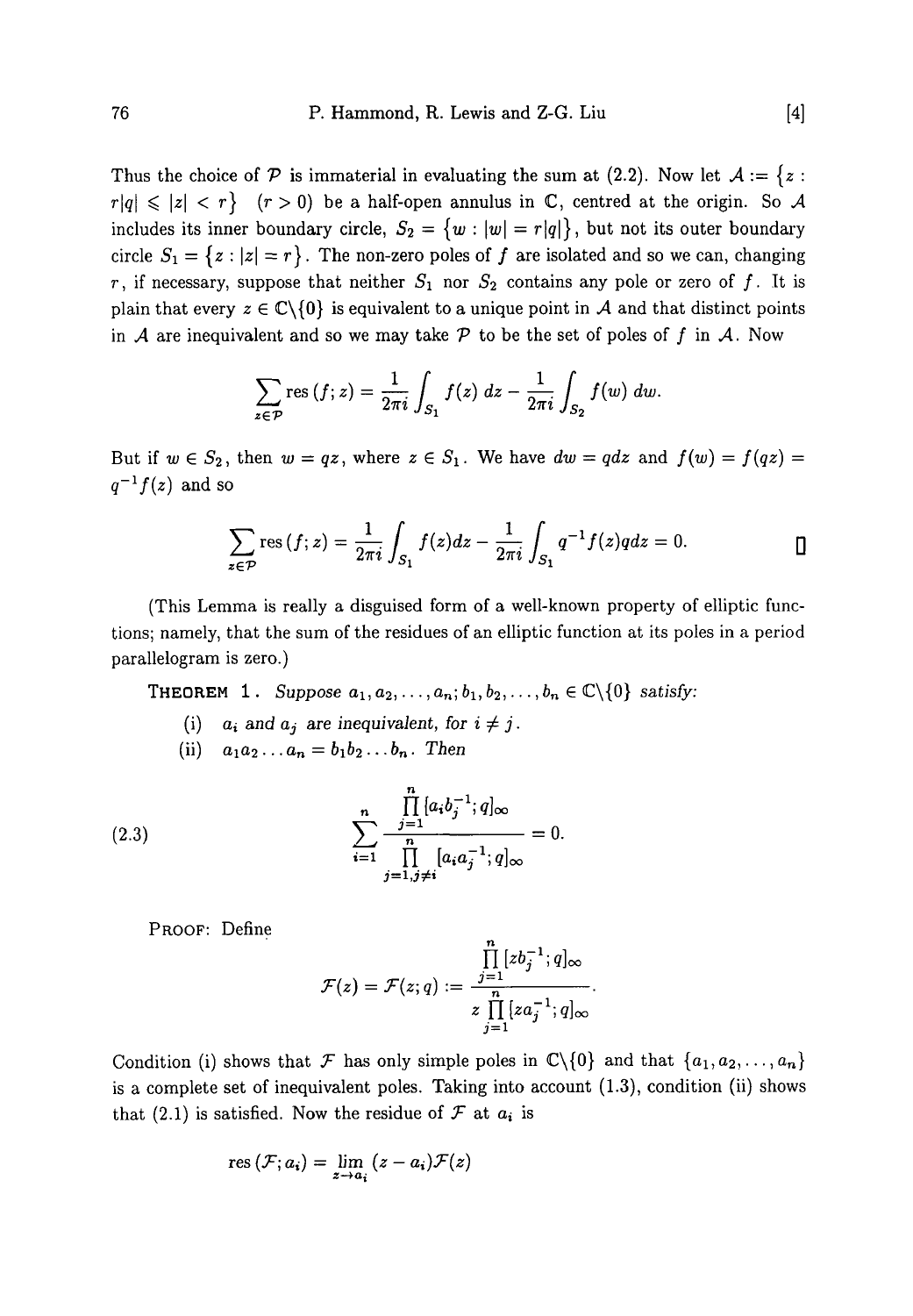$$
= \frac{\prod_{j=1}^{n} [a_{i}b_{j}^{-1}; q]_{\infty}}{a_{i} \prod_{j=1, j\neq i}^{n} [a_{i}a_{j}^{-1}; q]_{\infty}} \lim_{z \to a_{i}} \frac{(z - a_{i})}{[z a_{i}^{-1}; q]_{\infty}}
$$
  

$$
= \frac{\prod_{j=1}^{n} [a_{i}b_{j}^{-1}; q]_{\infty}}{a_{i} \prod_{j=1, j\neq i}^{n} [a_{i}a_{j}^{-1}; q]_{\infty}} \frac{1}{(q; q)_{\infty}^{2}} \lim_{z \to a_{i}} \frac{(z - a_{i})}{(1 - za_{i}^{-1})}
$$
  

$$
= -\frac{1}{(q; q)_{\infty}^{2}} \frac{\prod_{j=1}^{n} [a_{i}b_{j}^{-1}; q]_{\infty}}{\prod_{j=1, j\neq i}^{n} [a_{i}a_{j}^{-1}; q]_{\infty}}.
$$

 $(2.3)$  now follows from  $(2.2)$ .

Theorem 1 appears as [8, (7.4.3)], though no proof is given. The author states that it is a consequence of the 'general theorem' on (Weierstrass) sigma functions and refers to [10, p.451, exercise 3], where again no proof is given. The proof given here appeared in [7]. We can now prove

THEOREM 2. If 
$$
x, t, M \in \mathbb{Z}
$$
 and  $0 < t < M$ , then  
\n
$$
\sum_{n \in \mathbb{Z}} q^{Mn^2 + (x-t)n} \sum_{n \in \mathbb{Z}} q^{Mn(n-1) + (x+t)n} + q^t \sum_{n \in \mathbb{Z}} q^{Mn^2 + (x+t)n} \sum_{n \in \mathbb{Z}} q^{Mn(n-1) + (x-t)n}
$$
\n(2.4)\n
$$
= \sum_{n \in \mathbb{Z}} q^{Mn(n-1)/2 + xn} \sum_{n \in \mathbb{Z}} q^{Mn(n-1)/2 + tn}
$$

PROOF: Take  $n = 3$  in Theorem 1 and  $q^{2M}$  for q and set

$$
(a_1, a_2, a_3; b_1, b_2, b_3) = (1, q^{2t}, q^{M+t}; -q^{x+t}, -q^{M-x+t}, q^t).
$$

The hypotheses of Theorem 1 are satisfied and (2.3) gives

$$
\frac{[-q^{-(x+t)},-q^{-(M-x+t)},q^{-t};q^{2M}]_{\infty}}{[q^{-2t},q^{-(M+t)};q^{2M}]_{\infty}}+\frac{[-q^{-(x-t)},-q^{-(M-x-t)},q^{t};q^{2M}]_{\infty}}{[q^{2t},q^{-(M-t)};q^{2M}]_{\infty}}+\frac{[-q^{M-x},-q^{x},q^{M};q^{2M}]_{\infty}}{[q^{(M+t)},q^{(M-t)};q^{2M}]_{\infty}}=0.
$$

We use (1.3) to write this as

$$
\begin{aligned} &-\frac{[-q^{x+t},-q^{M-x+t},q^t;q^{2M}]_\infty}{[q^{2t},q^{M+t};q^{2M}]_\infty}-q^t\frac{[-q^{x-t},-q^{M-x-t},q^t;q^{2M}]_\infty}{[q^{2t},q^{M-t};q^{2M}]_\infty}\\ &+\frac{[-q^{M-x},-q^x,q^M;q^{2M}]_\infty}{[q^{(M+t)},q^{(M-t)};q^{2M}]_\infty}=0, \end{aligned}
$$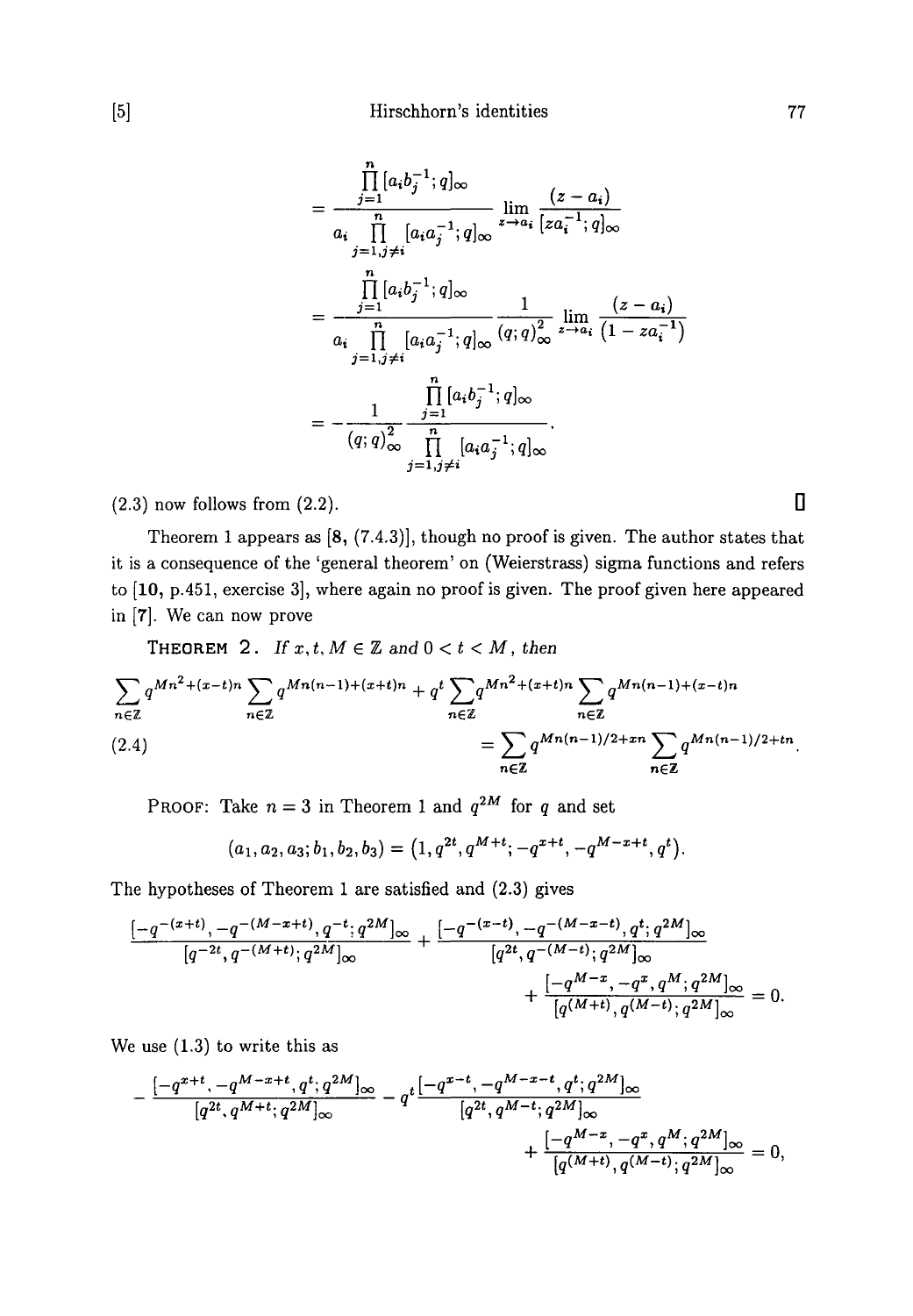or

$$
[-q^{x+t},-q^{M-x+t};q^{2M}]_{\infty}+q^{t}[-q^{x-t},-q^{M-x-t};q^{2M}]_{\infty}=\frac{[-q^{x},-q^{M+x},q^{2t},q^{M};q^{2M}]_{\infty}}{[q^{t},q^{M+t};q^{2M}]_{\infty}},
$$

since, by (1.6),  $[q^{M-x};q^{2M}]_{\infty} = [q^{M+x};q^{2M}]_{\infty}$ . Now multiply each side by  $(q^{2M};q^{2M})_{\infty}^2$ and use  $(1.4)$  and  $(1.5)$  to get

$$
\begin{split} {}[-q^{x+t},-q^{M-x+t};q^{2M}]_\infty\big(q^{2M};q^{2M}\big)^2_\infty +q^t[-q^{x-t},-q^{M-x-t};q^{2M}]_\infty\big(q^{2M};q^{2M}\big)^2_\infty \\ = {}[-q^x;q^M]_\infty\big[-q^t;q^M\big]_\infty\big(q^M;q^M\big)^2_\infty \end{split}
$$

which, as we pointed out earlier, translates by way of  $(1.7)$  into  $(2.4)$ .

Now  $(2.4)$  appears in Hirschhorn's work (it is  $[5, (2.1)]$  after applying the triple product identity), so he had already proved the identities (H) he was asking about as well as their generalisation  $(1.8)$ . His proof of  $(2.4)$  is very different from that given here. He multiplies together two copies of the triple product identity and sorts the resulting equation into even and odd powers of *q.* (2.4) also appeared in [3] with more or less the same (that is, Hirschhorn's) proof.

#### 3 THREE MORE IDENTITIES

Theorem 1 can plainly be used to generate a large number of identities of the same type as (2.4). (infinitely many, of course). We shall give three more applications of Theorem 1.

1. Our first application is another of Jacobi's marvellous identities. Taking  $n = 3$ and  $q^2$  in place of q and with  $(a_1, a_2, a_3; b_1, b_2, b_3) = (1, -q, -q^2; q, q, q)$ , Theorem 1 gives

$$
\frac{[q^{-1};q^{2}]_{\infty}^{3}}{[-q^{-1},-q^{-2};q^{2}]_{\infty}} + \frac{[-1;q^{2}]_{\infty}^{3}}{[-q,q^{-1};q^{2}]_{\infty}} + \frac{[-q;q^{2}]_{\infty}^{3}}{[-q^{2},q;q^{2}]_{\infty}} = 0
$$

from which, with  $(1.3)$  and  $(1.6)$ , we get

(3.1) 
$$
-[q;q^2]_\infty^4 - q[-1;q^2]_\infty^4 + [-q;q^2]_\infty^4 = 0.
$$

Noting that  $[-1; q^2]_{\infty} = 2(-q^2; q^2)^2_{\infty}$ , this translates into Jacobi's identity

$$
\left\{\prod_{n=1}^{\infty} \left(1 - q^{2n-1}\right)\right\}^{8} + 16q \left\{\prod_{n=1}^{\infty} \left(1 + q^{2n}\right)\right\}^{8} = \left\{\prod_{n=1}^{\infty} \left(1 + q^{2n-1}\right)\right\}^{8}.
$$

(According to [10, p.470, footnote], Jacobi said of this identity that it was an 'aequatio identica satis abstrusa'.)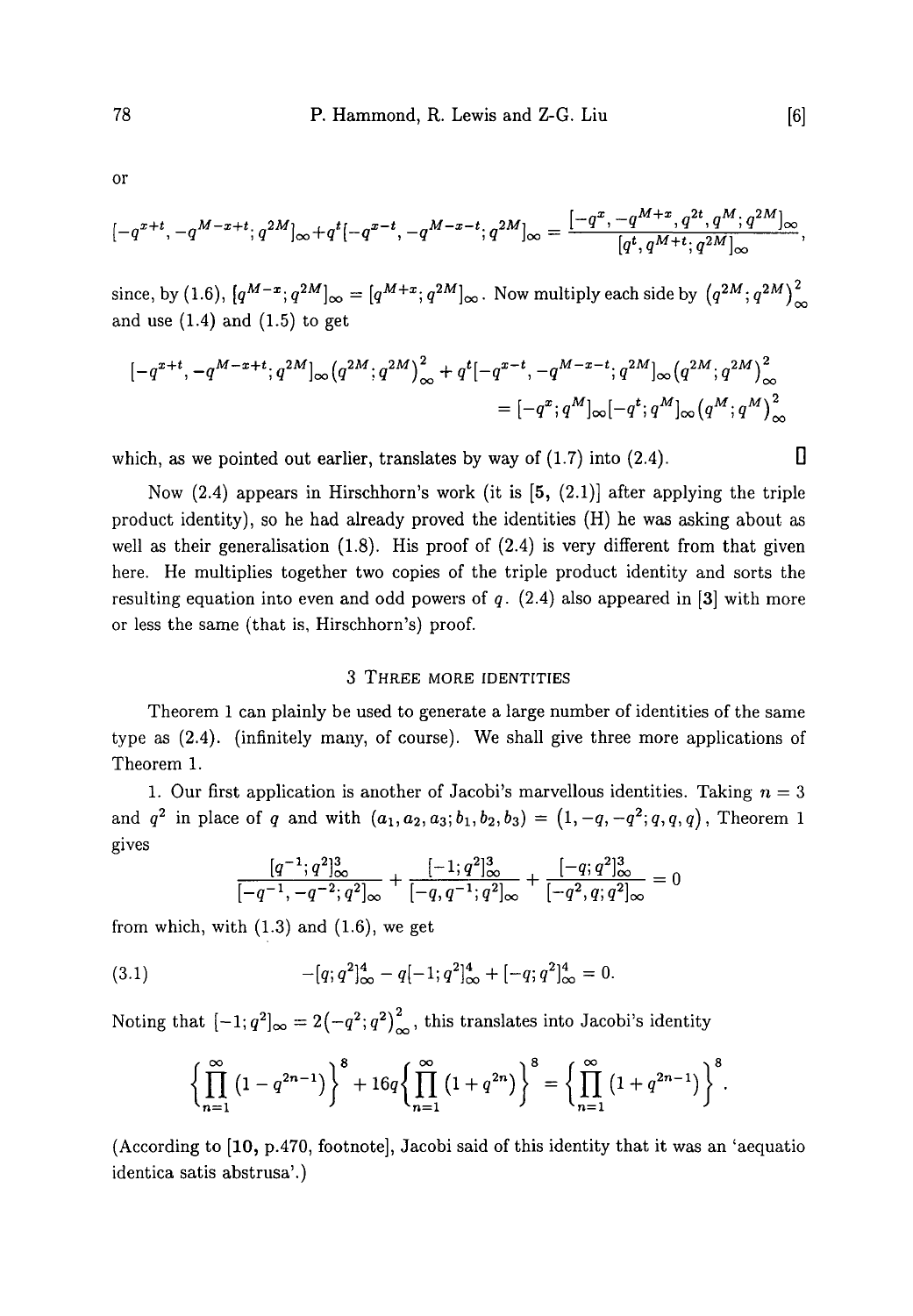[7] Hirschhorn's identities 79

2. We now use Theorem 1 to derive the quintuple product identity [2], which in one form states:

(3.2) 
$$
\frac{[z^2;q]_\infty}{[z;q]_\infty}(q;q)_\infty = \{[z^3q;q^3]_\infty + z[z^{-3}q;q^3]_\infty\}(q^3;q^3)_{\infty}.
$$

If we set  $n = 3, \omega = e^{2\pi i/3}$  and  $(a_1, a_2, a_3; b_1, b_2, b_3) = (z, z^{-1}, q; q^{1/3}, q^{1/3}\omega, q^{1/3}\omega^{-1})$ in Theorem 1, (2.3) becomes

$$
\frac{[zq^{-1/3}, zq^{-1/3}\omega^{-1}, zq^{-1/3}\omega; q]_{\infty}}{[z^2, zq^{-1}; q]_{\infty}} + \frac{[z^{-1}q^{-1/3}, z^{-1}q^{-1/3}\omega^{-1}, z^{-1}q^{-1/3}\omega; q]_{\infty}}{[z^{-2}, z^{-1}q^{-1}; q]_{\infty}} + \frac{[q^{2/3}, q^{2/3}\omega^{-1}, q^{2/3}\omega; q]_{\infty}}{[z^{-1}q, zq; q]_{\infty}} = 0,
$$

which, with the help of  $(1.3)$  and  $(1.5)$ , gives  $(3.2)$ .

3. Finally, Winquist's Identity [9], namely:

$$
[x;q]_{\infty}[y;q]_{\infty}[xy^{-1};q]_{\infty}[xy;q]_{\infty}(q;q)_{\infty}^{2} = xy^{-1}[y^{3};q^{3}]_{\infty}
$$

$$
\left\{x[qx^{-3};q^{3}]_{\infty}-[qx^{3};q^{3}]_{\infty}\right\}(q^{3};q^{3})_{\infty}^{2}-[x^{3};q^{3}]_{\infty}\left\{y[qy^{-3};q^{3}]_{\infty}-[qy^{3};q^{3}]_{\infty}\right\}(q^{3};q^{3})_{\infty}^{2},
$$

also follows from Theorem 1, where now we take  $n = 6$  and

$$
(a_1, a_2, a_3, a_4, a_5, a_6; b_1, b_2, b_3, b_4, b_5, b_6)
$$
  
=  $(x, x^{-1}, y, y^{-1}, \omega, \omega^{-1}; q^{1/3}, q^{1/3}\omega, q^{1/3}\omega^{-1}, -1, -q^{-1/2}, q^{-1/2}).$ 

We omit the details.

#### 4 CONCLUSION

We have seen that Theorem 1 is very powerful and has many applications. A variant of this Theorem was used by Atkin and Swinnerton-Dyer to prove the Dyson conjectures on the ranks of partitions [2] and, in [7], the Theorem was again used to prove some other theorems about ranks. For these reasons, it would be very interesting to have a bijective/combinatorial proof of Theorem 1; such a proof might well lead to a bijective/combinatorial proof of the rank theorems, whose statements are, after all, combinatorial in nature. But even the formulation of a such a version of Theorem 1 seems fraught with difficulties.

Note that, in Theorem 1, the parameters  $a_1, a_2, \ldots, a_n$  are required to be inequivalent. This condition ensures that the function  $\mathcal F$  defined in the proof of Theorem 1